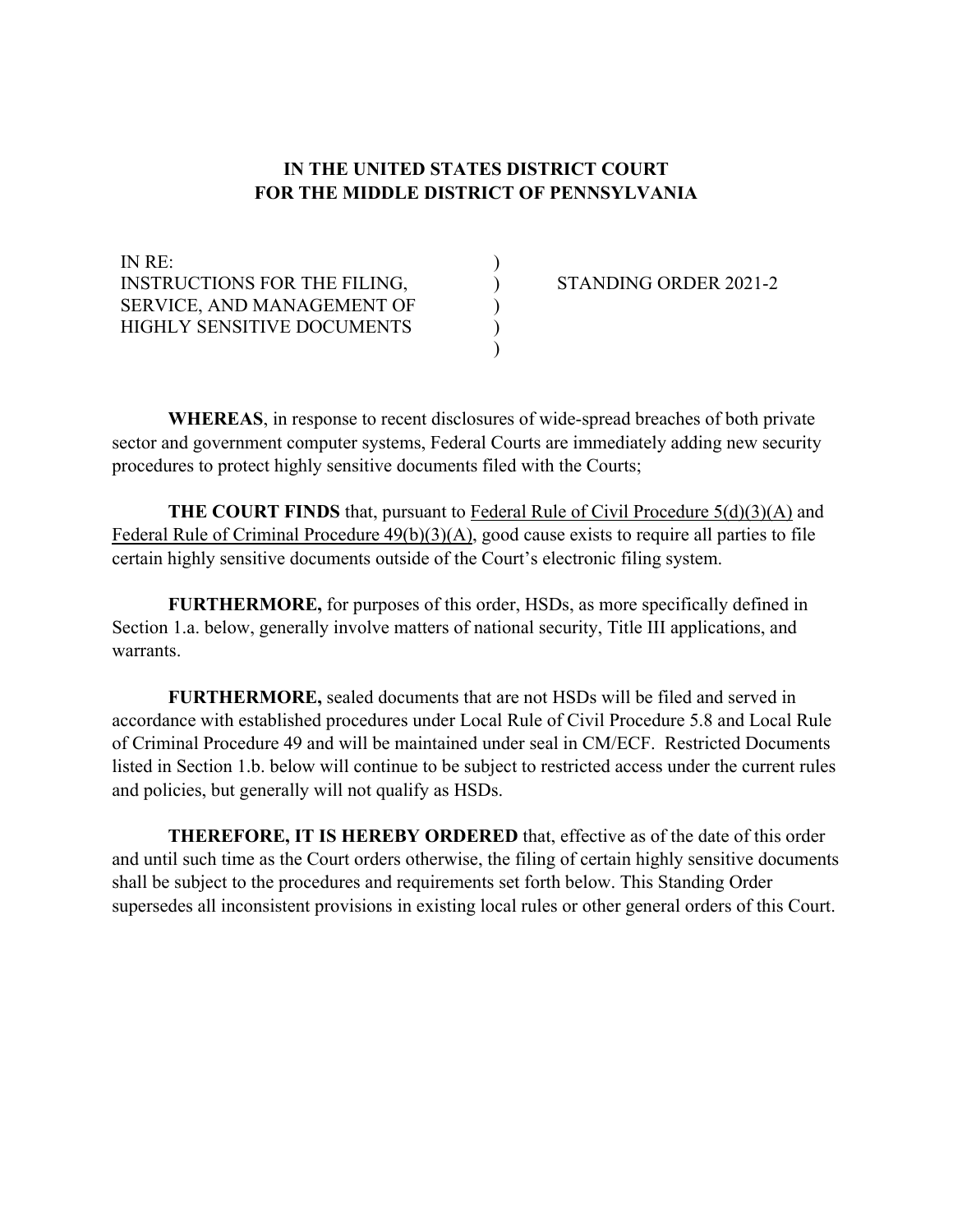#### **1. Documents Subject to this Order.**

The filing procedures set forth in Section 2 below apply to documents that contain highly sensitive information.

- a. The following types of documents are deemed highly sensitive documents (HSDs).
	- Documents or Cases involving National Security, including those matters addressing:
		- o Foreign sovereign interests
		- o Cybersecurity
		- o Law enforcement investigations or intelligence-gathering operations
		- o Extent of domestic or international interests
		- o Information that would put at risk the safety of public officials or the integrity of governmental operations
		- o Non-public intellectual property, including trade secrets
		- o Reputational interests of the United States
		- o Terrorism
	- Applications for Search Warrants
	- Applications for Electronic Surveillance under 18 U.S.C. § 2518
	- Affidavit of Agent
	- Search Warrant Issued
	- Search Warrant Issued Delayed Notice
	- Search Warrant Returned Unexecuted
	- Seizure or Inspection Warrant
	- Seizure Warrant Issued, Seizure Warrant Returned Unexecuted
	- Application for Order Authorizing Pen Register and Order
	- Application for Order Authorizing Interception of Wire Communications and Order
	- Title III Applications and Orders
	- Arrest Warrant Issued
	- Warrant Issued
	- Order for Warrant
	- Warrant Returned Unexecuted
	- Qui Tam Actions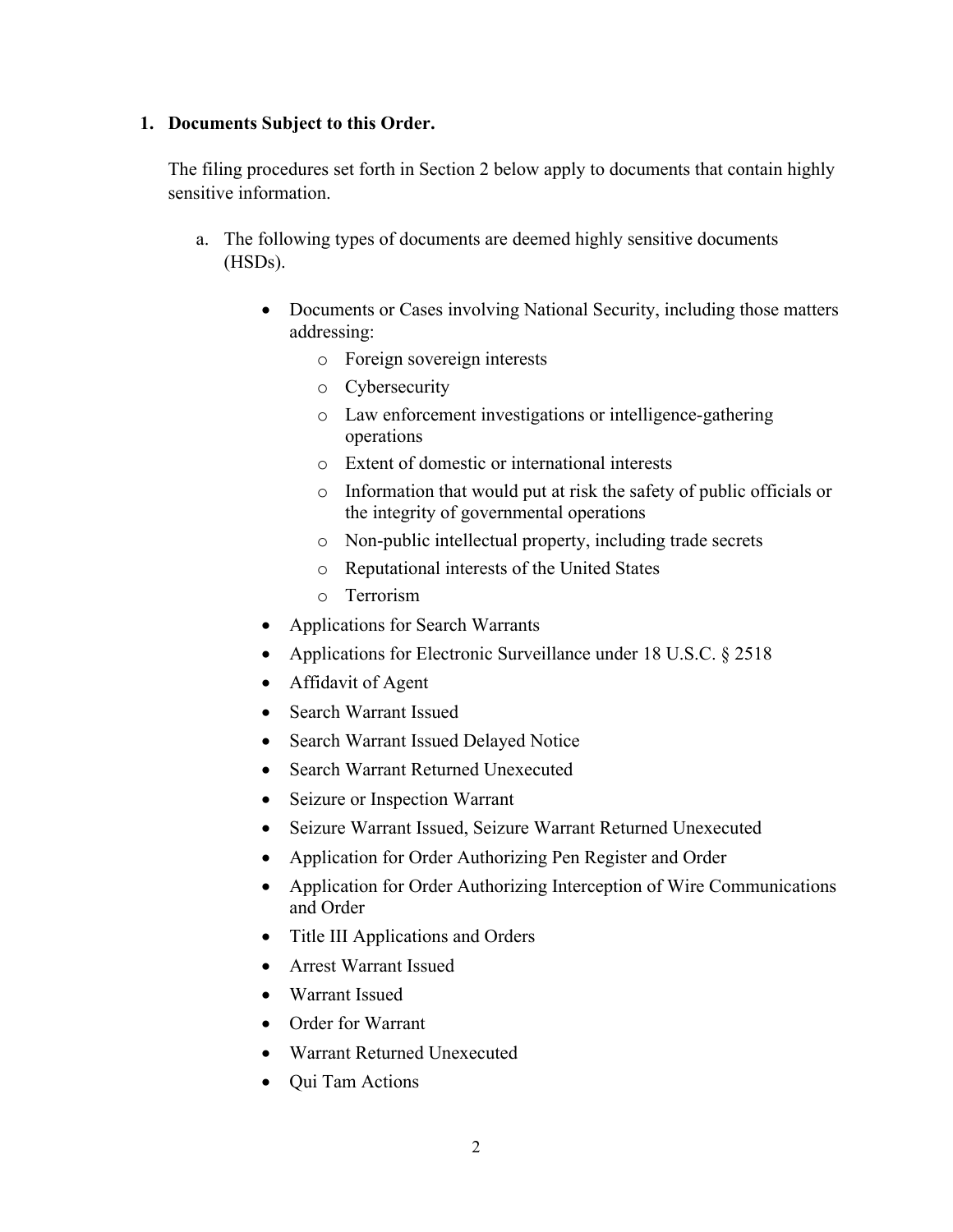- b. The following types of sealed or restricted documents/cases are unlikely to be considered HSDs.
	- Sealed and Restricted Filings in Certain Civil Cases
	- Sealed and Restricted Filings in Criminal Cases
	- Sealed Criminal Complaints
	- Sealed Informations and Sealed Superseding Informations
	- Sealed Indictments and Sealed Superseding Indictments
	- Sealed and Restricted Probation Documents
	- Sealed and Restricted Civil Cases
	- Sealed and Restricted Criminal Cases
- c. All documents listed in Section 1.b. shall continue to be filed in accordance with the Local Rules of this court that govern filing of documents under seal, restricted documents containing personal identifiers and other sensitive or confidential information.

## **2. Filing of Authorized HSDs (listed in Section 1.a. above).**

- a. A party filing an HSD pursuant to this Standing Order shall deliver to the Clerk's Office, by mail or in person, two paper copies of the HSD and a certificate of service.
- b. The Authorized HSDs, listed in Section 1.a. above, must be placed in an envelope marked "HIGHLY SENSITIVE DOCUMENT" and must INCLUDE THE CASE NUMBER AND CAPTION. A party mailing the Authorized HSD shall then place the marked envelope described above in an outer envelope for mailing.
- c. The filing party shall serve the HSD on all other parties pursuant to [Federal Rule](https://www.law.cornell.edu/rules/frcp/rule_5)  [of Civil Procedure 5\(b\)\(2\),](https://www.law.cornell.edu/rules/frcp/rule_5) except for service via the Court's Electronic Filing System, or, in criminal cases, by any manner specified in [Federal Rule of](https://www.law.cornell.edu/rules/frcrmp/rule_49)  Criminal Procedure  $49(a)(3)(B)$  or  $(a)(4)$ .
- d. The Clerk's Office will make an informational docket entry in the Court's Electronic Filing System indicating that the HSD was filed with the Court and will maintain the HSD in a secure paper filing system and/or standalone computer system that is not connected to any network and does not have access to the internet.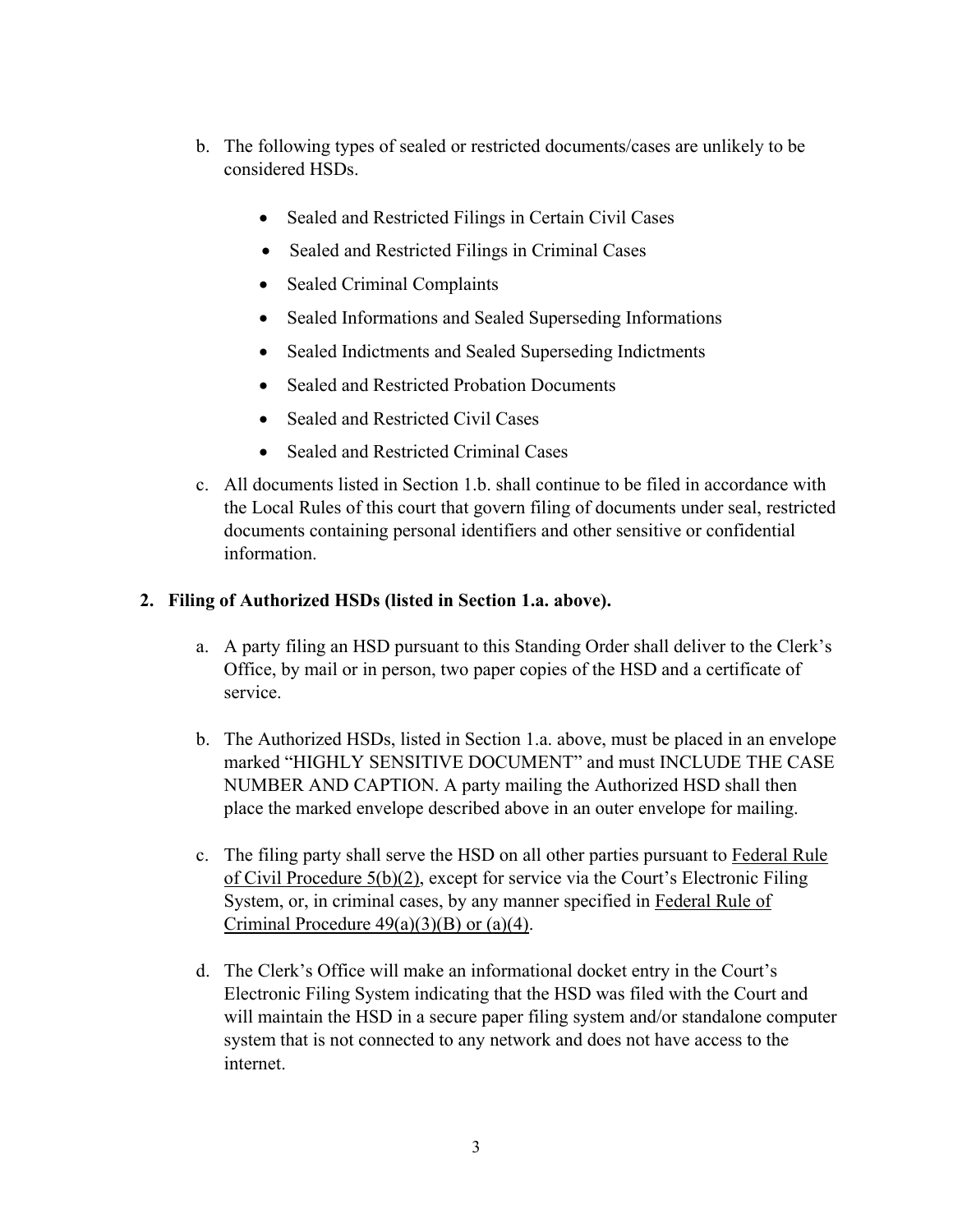## **3. Filing a Request to Treat a Document as an HSD.**

If a party wishes to have documents not identified in Section 1.a. of this Order, the following procedure should be used to make the request to treat a document as an HSD**.**

- a. The requesting party shall deliver to the Clerk's Office, by mail or in person, two copies of the completed [Standing Order 2021-2 Requests to Clerk of Court Form.](http://pamd-dev.jdc.ao.dcn/sites/pamd/files/forms/HSDFormFinal.pdf) If a party is filing a Request to Treat a Document as an HSD, select the first box on the form. The party shall seek concurrence of all opposing parties and check the appropriate box on the form. The party must attach to the form an explanation as to why the proposed document constitutes an HSD under the criteria set out in Section 1 of this Order or why it should otherwise be subject to the heightened protection for HSDs.
- b. The request must include the HSD sought to be filed along with a certificate of service.
- c. All documents described above must be placed in an envelope marked "HIGHLY SENSITIVE DOCUMENT" and must INCLUDE THE CASE NUMBER AND CAPTION. A party mailing the documents shall then place the marked envelope described above in an outer envelope for mailing.
- d. The filing party shall serve the HSD on all other parties pursuant to [Federal Rule](https://www.law.cornell.edu/rules/frcp/rule_5)  [of Civil Procedure 5\(b\)\(2\),](https://www.law.cornell.edu/rules/frcp/rule_5) except for service via the Court's Electronic Filing System, or, in criminal cases, by any manner specified in [Federal Rule of](https://www.law.cornell.edu/rules/frcrmp/rule_49)  Criminal Procedure  $49(a)(3)(B)$  or  $(a)(4)$ .
- e. If all parties concur with the request, a determination will be made by the Clerk of Court by completing the "Designation of Highly Sensitive Document/Case" section on the "Request" form. If the request is granted, an informational entry will be made on the case docket indicating that the HSD has been filed with the Court. The Clerk's Office will maintain the HSD in a secure paper filing system and/or a secure standalone computer system not connected to any network and that does not have access to the internet. If the request is denied, the party may seek relief with Chief Magistrate Judge Karoline Mehalchick.

If the parties do not concur with the request, the matter will be reviewed and decided by Chief Magistrate Judge Karoline Mehalchick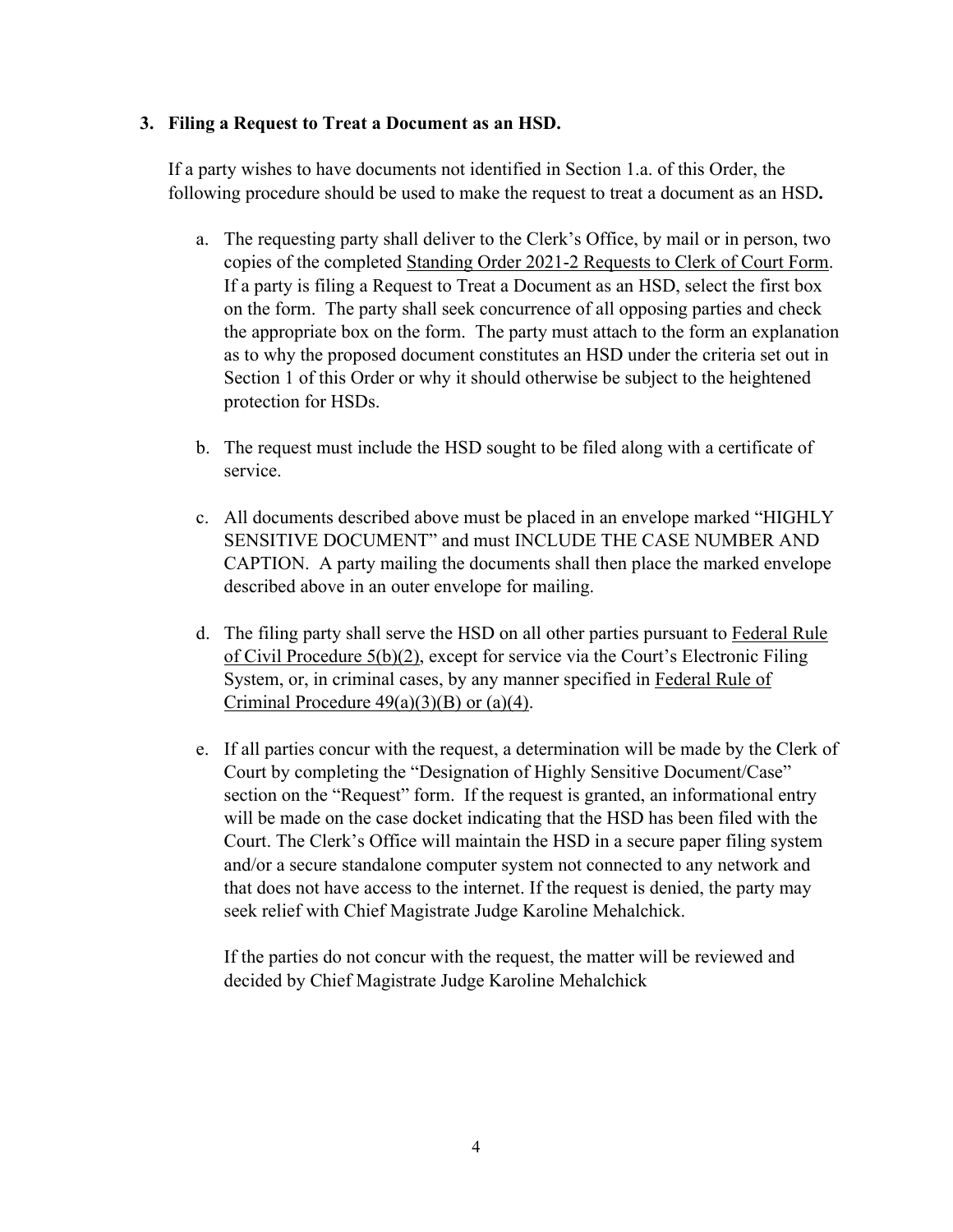# **4. Removal of Existing HSDs or Highly Sensitive Cases from the Court's Electronic Filing System.**

- a. Upon request of a party to the Clerk of Court, it may be determined that an electronically-filed document, case, or any portion thereof, is highly sensitive and the HSD or case shall be removed from the Court's Electronic Filing System and maintained in the Clerk's Office.
- b. The request shall be made by delivering to the Clerk's Office, by mail or in person, two copies of the completed [Standing Order 2021-2 Requests to Clerk of](http://pamd-dev.jdc.ao.dcn/sites/pamd/files/forms/HSDFormFinal.pdf)  [Court Form.](http://pamd-dev.jdc.ao.dcn/sites/pamd/files/forms/HSDFormFinal.pdf) If the party is filing a Request for Removal of Existing Highly Sensitive Document from the Court's Electronic Filing System, the party should select the second box on the form. If the party is filing a Request for Removal of Existing Highly Sensitive Case from the Court's Electronic Filing System, the party should select the third box on the form. The party shall seek concurrence of all opposing parties and check the appropriate box on the form.
- c. If the party is filing a Request for Removal of Existing Highly Sensitive Document, the party must attach an explanation as to why the document constitutes an HSD under the criteria set out in in Section 1 of this Order or why it should otherwise be subject to the heightened protection for HSDs, along with a certificate of service and a copy of the HSD sought to be removed.
- d. If the party is filing a Request for Removal of Existing Highly Sensitive Case, you must attach an explanation as to why the existing case, or any portion of it, constitutes an HSC under the criteria set out in Section 1 of this Order or why it should otherwise be subject to the heightened protection for HSCs, along with a certificate of service.
- e. The party must also complete the remaining parts of the form, including the Case Number, Case Caption, Document Number, and Type of Document.
- f. The filing party shall serve the HSD on all other parties pursuant to [Federal Rule](https://www.law.cornell.edu/rules/frcp/rule_5)  [of Civil Procedure 5\(b\)\(2\),](https://www.law.cornell.edu/rules/frcp/rule_5) except for service via the Court's electronic filing system, or, in criminal cases, by any manner specified in [Federal Rule of Criminal](https://www.law.cornell.edu/rules/frcrmp/rule_49)  Procedure  $49(a)(3)(B)$  or  $(a)(4)$ .
- g. If all parties concur with the request, a determination will be made by the Clerk of Court by completing the "Designation of Highly Sensitive Document/Case" section on the "Request" form. If granted, the documents or case will be removed from the Court's Electronic Filing System and maintained in a secure paper filing system and/or a secure standalone computer system not connected to any network